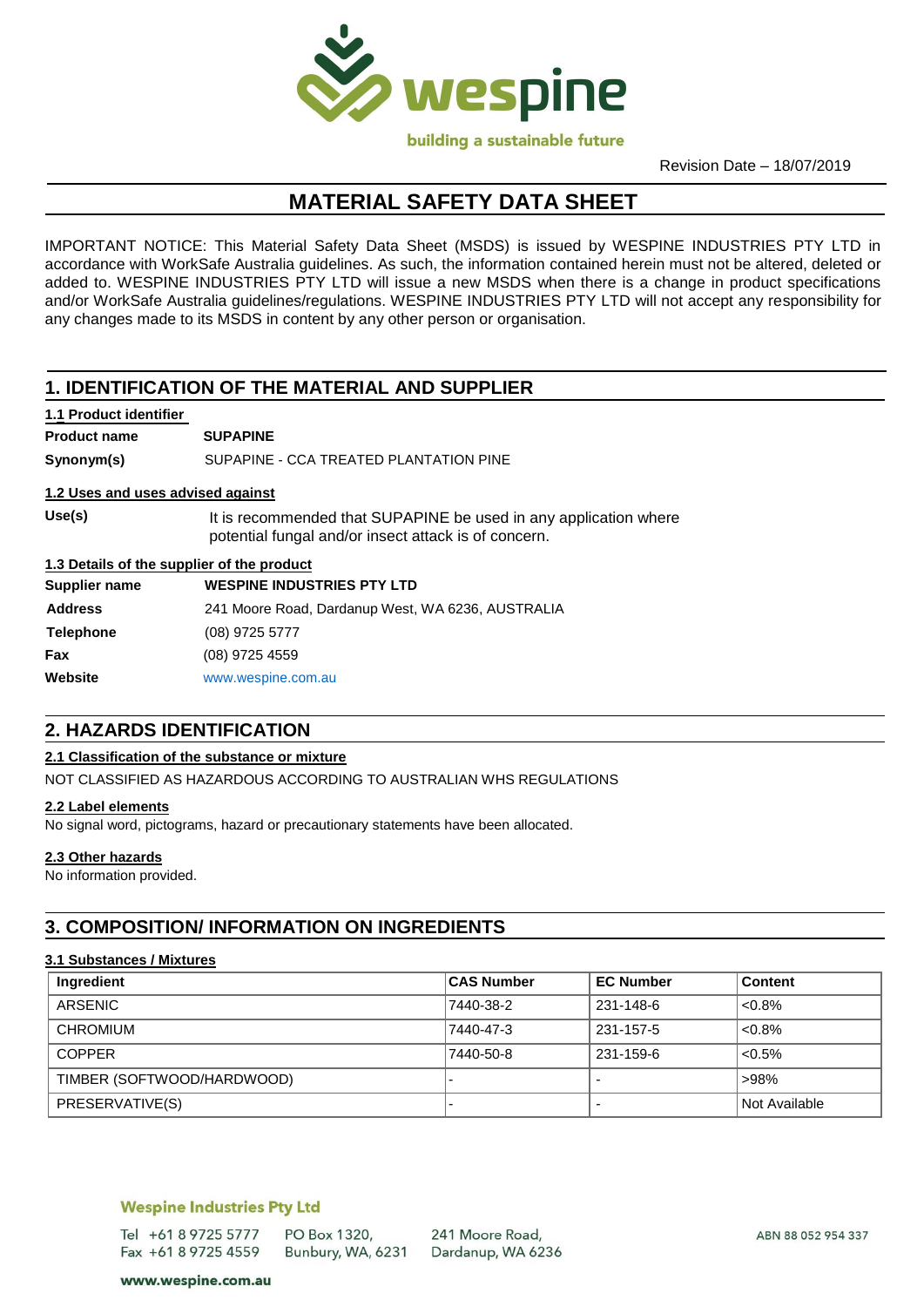## **4. FIRST AID MEASURES**

#### **4.1 Description of first aid measures**

| Eye                         | Exposure is considered unlikely.                                                                                                                                              |
|-----------------------------|-------------------------------------------------------------------------------------------------------------------------------------------------------------------------------|
| <b>Inhalation</b>           | Due to product form / nature of use, an inhalation hazard is not anticipated (unless sanding and creating wood<br>dust).                                                      |
| <b>Skin</b>                 | Due to product form, acute skin hazards are not anticipated. If irritation occurs, seek medical advice.                                                                       |
| <b>Ingestion</b>            | For advice, contact a Poison Information Centre on 13 11 26 (Australia Wide) or a doctor (at once). Due to<br>product form and application, ingestion is considered unlikely. |
| <b>First aid facilities</b> | Eye wash facilities should be available.                                                                                                                                      |

#### **4.2 Most important symptoms and effects, both acute and delayed**

See Section 11 for more detailed information on health effects and symptoms.

#### **4.3 Immediate medical attention and special treatment needed**

Treat symptomatically.

### **5. FIRE FIGHTING MEASURES**

#### **5.1 Extinguishing media**

Water spray or fog, for large quantities. Prevent contamination of drains and waterways.

#### **5.2 Special hazards arising from the substance or mixture**

Combustible. May evolve toxic gases (carbon/ chromium/ arsenic/ copper oxides) when heated to decomposition. Dust may form explosive mixtures with air.

### **5.3 Advice for firefighters**

Evacuate area and contact emergency services. Toxic gases may be evolved in a fire situation. Remain upwind and notify those downwind of hazard. Wear full protective equipment including Self Contained Breathing Apparatus (SCBA) when combating fire. Use waterfog to cool intact containers and nearby storage areas.

**5.4 Hazchem code**

None allocated.

# **6. ACCIDENTAL RELEASE MEASURES**

#### **6.1 Personal precautions, protective equipment and emergency procedures**

Wear Personal Protective Equipment (PPE) as detailed in section 8 of the SDS.

#### **6.2 Environmental precautions**

Prevent product from entering drains and waterways.

#### **6.3 Methods of cleaning up**

If spilt, collect and reuse where possible.

#### **6.4 Reference to other sections**

See Sections 8 and 13 for exposure controls and disposal.

# **7. HANDLING AND STORAGE**

#### **7.1 Precautions for safe handling**

Before use carefully read the product label. Use of safe work practices are recommended to avoid eye or skin contact and inhalation. Observe good personal hygiene, including washing hands before eating. Prohibit eating, drinking and smoking in contaminated areas.

#### **7.2 Conditions for safe storage, including any incompatibilities**

Store in a cool, dry area.

#### **7.3 Specific end use(s)**

No information provided.

#### **Wespine Industries Pty Ltd**

Tel +61 8 9725 5777 PO Box 1320, Fax +61 8 9725 4559 Bunbury, WA, 6231

www.wespine.com.au

241 Moore Road, Dardanup, WA 6236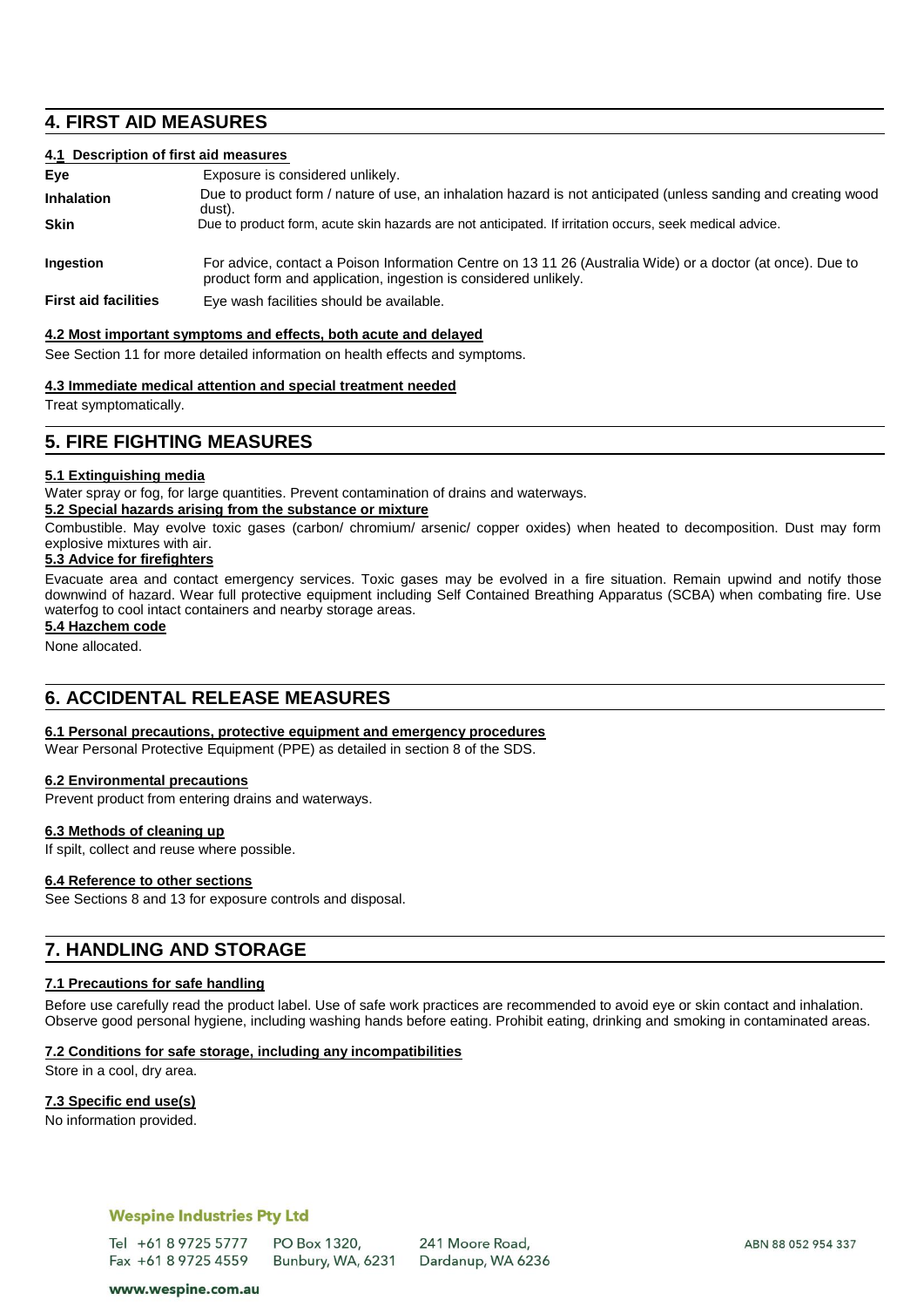# **8. EXPOSURE CONTROLS / PERSONAL PROTECTION**

### **8.1 Control parameters**

#### **Exposure standards**

| Ingredient                                           | Reference | <b>TWA</b>               |                   | <b>STEL</b> |                   |
|------------------------------------------------------|-----------|--------------------------|-------------------|-------------|-------------------|
|                                                      |           | ppm                      | mg/m <sup>3</sup> | ppm         | mg/m <sup>3</sup> |
| Arsenic & soluble compounds (as As)                  | SWA (AUS) | $\overline{\phantom{a}}$ | 0.05              | $-$         | $- -$             |
| <b>Chromium Metal</b>                                | SWA (AUS) | $- -$                    | 0.5               | $- -$       | $- -$             |
| Copper (fume)                                        | SWA (AUS) | $- -$                    | 0.2               | $- -$       | --                |
| Copper, dusts & mists (as Cu)                        | SWA (AUS) | $-$                      |                   | $- -$       | --                |
| Wood dust (certain hardwoods such as beech &<br>oak) | SWA (AUS) | $-$                      |                   | $-$         | $- -$             |
| Wood dust (soft wood)                                | SWA (AUS) | --                       |                   | $- -$       | 10                |

#### **Biological limits**

| Ingredient      | <b>Determinant</b>                                        | <b>Sampling Time</b>                   | <b>BEI</b>   |
|-----------------|-----------------------------------------------------------|----------------------------------------|--------------|
| ARSENIC         | Inorganic arsenic plus methylated metabolites<br>in urine | End of workweek $\frac{1}{35}$ µg As/L |              |
| <b>CHROMIUM</b> | Total chromium in urine                                   | End of shift at<br>end or workweek     | $25 \mu g/L$ |
|                 | Total chromium in urine                                   | Increase during<br>shift               | $10 \mu g/L$ |

Reference: ACGIH Biological Exposure Indices

#### **8.2 Exposure controls**

**Engineering controls** Avoid inhalation. Use in well ventilated areas. If sanding, drilling or cutting, use appropriate local extraction ventilation. Maintain dust levels below the recommended exposure standard.

## **PPE**

| If cutting or sanding with potential for dust generation, wear a Class P1 (Particulate) respirator. |
|-----------------------------------------------------------------------------------------------------|
|                                                                                                     |



# **Wespine Industries Pty Ltd**

Tel +61 8 9725 5777 PO Box 1320, Fax +61 8 9725 4559 Bunbury, WA, 6231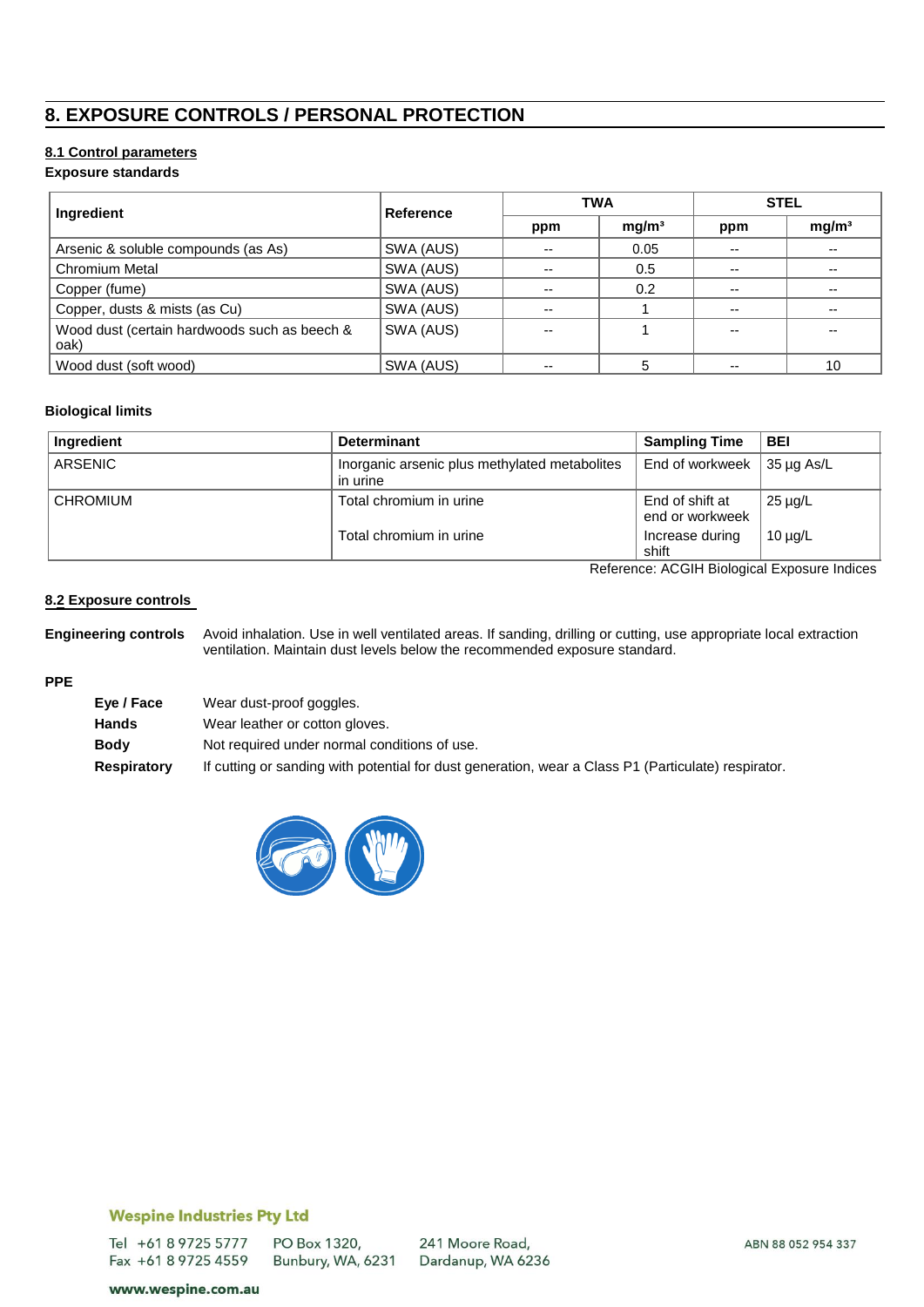# **9. PHYSICAL AND CHEMICAL PROPERTIES**

#### **9.1 Information on basic physical and chemical properties**

| Appearance                                                | <b>GREY/GREEN COLOURED SOLID</b> |
|-----------------------------------------------------------|----------------------------------|
| <b>Odour</b>                                              | <b>SLIGHT ODOUR</b>              |
| <b>Flammability</b>                                       | <b>COMBUSTIBLE</b>               |
| <b>Flash point</b>                                        | <b>NOT AVAILABLE</b>             |
| <b>Boiling point</b>                                      | <b>NOT AVAILABLE</b>             |
| <b>Melting point</b>                                      | <b>NOT AVAILABLE</b>             |
| <b>Evaporation rate</b>                                   | <b>NOT AVAILABLE</b>             |
| рH                                                        | <b>NOT AVAILABLE</b>             |
| <b>Vapour density</b>                                     | <b>NOT AVAILABLE</b>             |
| <b>Specific gravity</b>                                   | <b>NOT AVAILABLE</b>             |
| <b>Solubility (water)</b>                                 | <b>INSOLUBLE</b>                 |
| Vapour pressure                                           | <b>NOT AVAILABLE</b>             |
| <b>Upper explosion limit</b>                              | <b>NOT AVAILABLE</b>             |
| Lower explosion limit                                     | <b>NOT AVAILABLE</b>             |
| <b>Partition coefficient</b>                              | NOT AVAILABLE                    |
| <b>Autoignition temperature</b>                           | <b>NOT AVAILABLE</b>             |
| <b>Decomposition temperature</b>                          | <b>NOT AVAILABLE</b>             |
| 9.1 Information on basic physical and chemical properties |                                  |

| Viscosity                   | NOT AVAILABLE |  |
|-----------------------------|---------------|--|
| <b>Explosive properties</b> | NOT AVAILABLE |  |
| <b>Oxidising properties</b> | NOT AVAILABLE |  |
| <b>Odour threshold</b>      | NOT AVAILABLE |  |

# **10. STABILITY AND REACTIVITY**

#### **10.1 Reactivity**

Carefully review all information provided in sections 10.2 to 10.6.

#### **10.2 Chemical stability**

Stable under recommended conditions of storage.

#### **10.3 Possibility of hazardous reactions**

Polymerization is not expected to occur.

#### **10.4 Conditions to avoid**

Avoid heat, sparks, open flames and other ignition sources.

#### **10.5 Incompatible materials**

Compatible with most commonly used materials.

#### **10.6 Hazardous decomposition products**

May evolve toxic gases (carbon/ chromium/ arsenic/ copper oxides) when heated to decomposition.

### **11. TOXICOLOGICAL INFORMATION**

#### **11.1 Information on toxicological effects**

#### **Acute toxicity Information available for the product:**

This product is expected to be of low acute toxicity. Under normal conditions of use, adverse health effects are not anticipated. However, this product may present a hazard if wood is sanded, drilled or cut with dust generation.

#### **Information available for the ingredient(s):**

| Ingredient    | <b>Oral Toxicity (LD50)</b> | <b>Dermal Toxicity (LD50)</b> | <b>Inhalation Toxicity (LC50)</b> |
|---------------|-----------------------------|-------------------------------|-----------------------------------|
| ARSENIC       | 15 mg/kg (rat)              | $- -$                         | $- -$                             |
| <b>COPPER</b> | $- -$                       | > 2000 mg/kg (rat)            | $\sim$ $\sim$                     |

#### **Wespine Industries Pty Ltd**

| Tel +61 8 9725 5777 | PO Box 1320,      | 241 Moore Road,   |
|---------------------|-------------------|-------------------|
| Fax +61 8 9725 4559 | Bunbury, WA, 6231 | Dardanup, WA 6236 |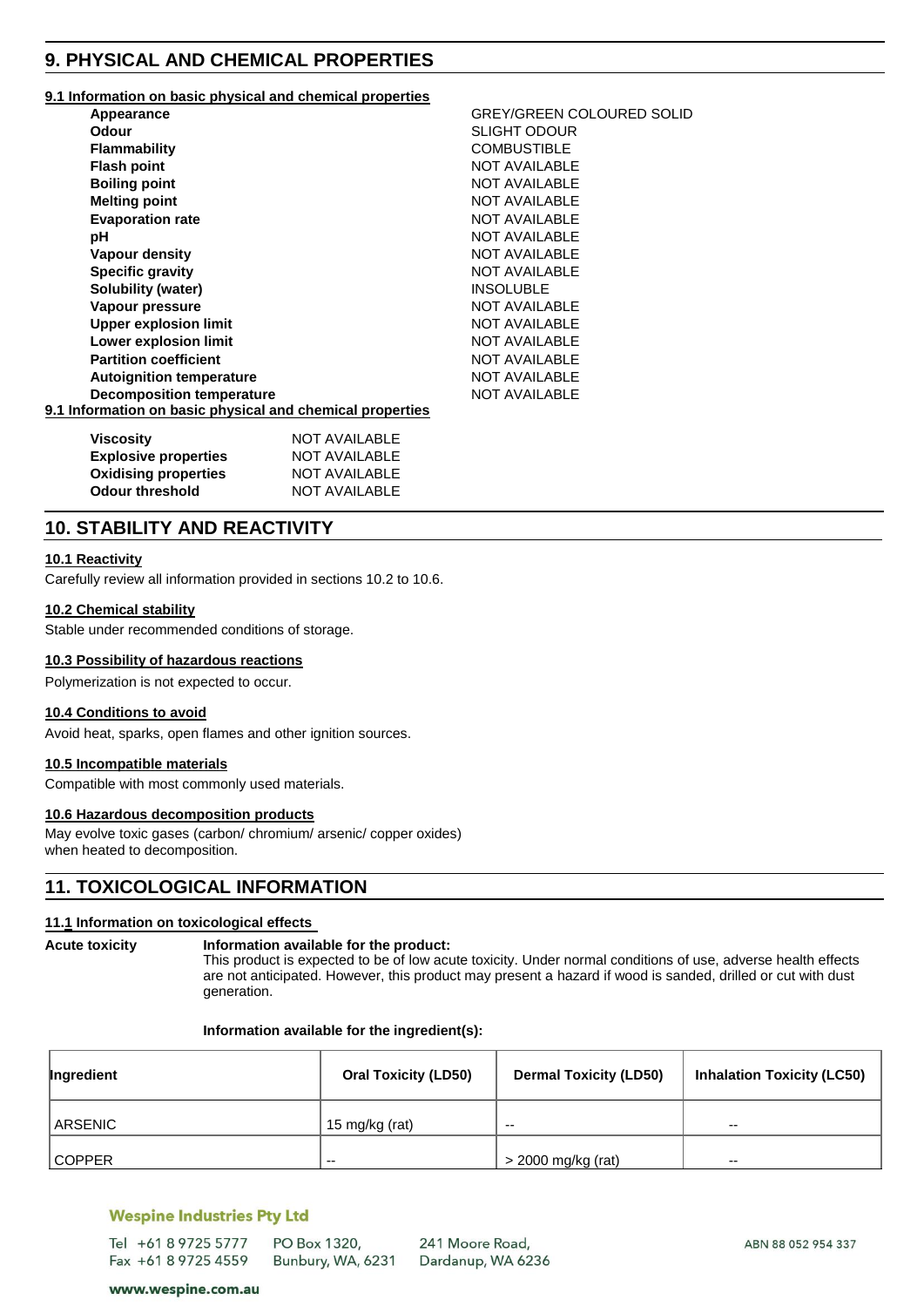| <b>Skin</b>                 | Not classified as a skin irritant. Prolonged or repeated exposure to dust may result in mechanical irritation<br>and dermatitis.                                                                                                                                                                                                                                                                                                     |
|-----------------------------|--------------------------------------------------------------------------------------------------------------------------------------------------------------------------------------------------------------------------------------------------------------------------------------------------------------------------------------------------------------------------------------------------------------------------------------|
| Eye                         | Not classified as an eye irritant. Due to product form and nature of use, the potential for exposure is reduced.<br>Product may only present a hazard if wood is cut or sanded with dust generation, which may result in<br>lacrimation and irritation.                                                                                                                                                                              |
| <b>Sensitisation</b>        | Not classified as causing skin or respiratory sensitisation. However, some sensitive individuals may exhibit<br>an allergic response, possibly due to trace amounts of chromium.                                                                                                                                                                                                                                                     |
| <b>Mutagenicity</b>         | Insufficient data available to classify as a mutagen.                                                                                                                                                                                                                                                                                                                                                                                |
| Carcinogenicity             | Not classified as a carcinogen. However, repeated exposure to wood dust may result in result in nasal and<br>paranasal sinus cancers (IARC Group 1). Adverse health effects are usually associated with long-term<br>exposure to high dust levels. Arsenic and chromium are classified as carcinogenic to humans (IARC Group<br>1), however due to the nature of the product and trace amounts present, adverse effects are reduced. |
| Reproductive                | Insufficient data available to classify as a reproductive toxin.                                                                                                                                                                                                                                                                                                                                                                     |
| STOT – single<br>exposure   | Not classified as causing organ damage from single exposure. Due to product form and nature of use, the<br>potential for exposure is reduced. An inhalation hazard is not anticipated unless cut, drilled or sanded with<br>dust generation, which may result in irritation of the nose and throat.                                                                                                                                  |
| STOT – repeated<br>exposure | Not classified as causing organ damage from repeated exposure. However, arsenic is a cumulative poisons,<br>and symptoms are often delayed.                                                                                                                                                                                                                                                                                          |
| <b>Aspiration</b>           | Not classified as causing aspiration.                                                                                                                                                                                                                                                                                                                                                                                                |

# **12. ECOLOGICAL INFORMATION**

#### **12.1 Toxicity**

No information provided.

#### **12.2 Persistence and degradability**

No information provided.

#### **12.3 Bioaccumulative potential**

No information provided.

#### **12.4 Mobility in soil**

No information provided.

#### **12.5 Other adverse effects**

No information provided.

### **13. DISPOSAL CONSIDERATIONS**

#### **13.1 Waste treatment methods**

**Waste disposal** Dispose of to an approved landfill site. Do not burn treated timber. Contact the manufacturer for additional information.

Legislation **Dispose of in accordance with relevant local legislation.** 

# **14. TRANSPORT INFORMATION**

## **NOT CLASSIFIED AS A DANGEROUS GOOD BY THE CRITERIA OF THE ADG CODE, IMDG OR IATA**

|                                       | <b>LAND TRANSPORT</b><br>(ADG) | <b>SEA TRANSPORT</b><br>(IMDG / IMO) | <b>AIR TRANSPORT</b><br>(IATA / ICAO) |
|---------------------------------------|--------------------------------|--------------------------------------|---------------------------------------|
| 14.1 UN Number                        | None Allocated                 | None Allocated                       | None Allocated                        |
| 14.2 Proper<br><b>Shipping Name</b>   | None Allocated                 | None Allocated                       | None Allocated                        |
| 14.3 Transport<br><b>Hazard Class</b> | None Allocated                 | None Allocated                       | None Allocated                        |
| 14.4 Packing Group                    | None Allocated                 | None Allocated                       | None Allocated                        |

14.5 **Environmental hazards** No information provided

### **14.6 Special precautions for user**

**Hazchem code** None Allocated

# **Wespine Industries Pty Ltd**

Tel +61 8 9725 5777 PO Box 1320, Fax +61 8 9725 4559 Bunbury, WA, 6231

241 Moore Road, Dardanup, WA 6236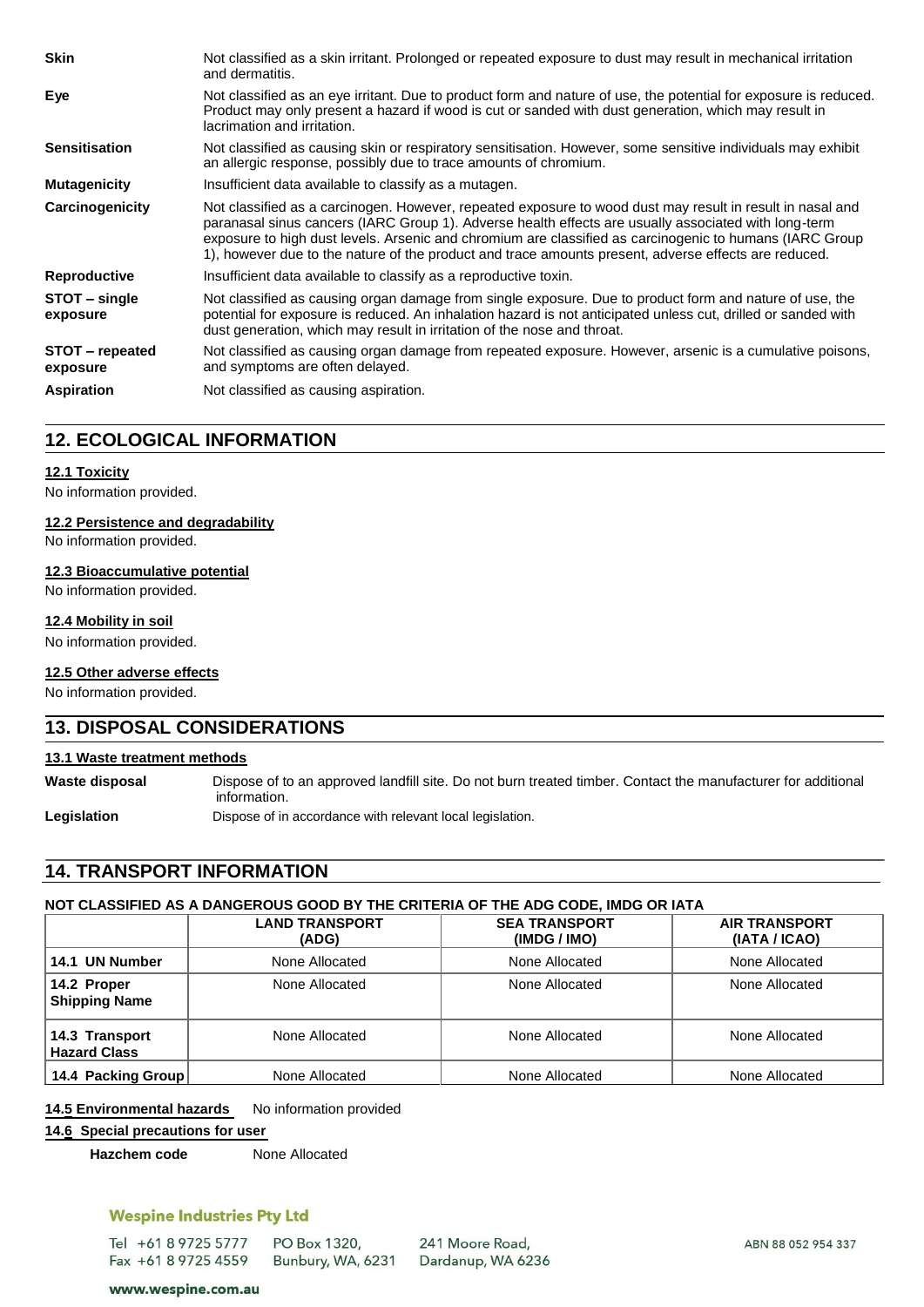# **15. REGULATORY INFORMATION**

|                        | 15.1 Safety, health and environmental regulations/legislation specific for the substance or mixture                                                                |  |
|------------------------|--------------------------------------------------------------------------------------------------------------------------------------------------------------------|--|
| <b>Poison schedule</b> | A poison schedule number has not been allocated to this product using the criteria in the Standard for the<br>Uniform Scheduling of Medicines and Poisons (SUSMP). |  |
| <b>Classifications</b> | Safework Australia criteria is based on the Globally Harmonised System (GHS) of Classification and Labelling<br>of Chemicals.                                      |  |
|                        | The classifications and phrases listed below are based on the Approved Criteria for Classifying Hazardous<br>Substances [NOHSC: 1008(2004)].                       |  |
| <b>Hazard codes</b>    | None allocated.                                                                                                                                                    |  |
| <b>Risk phrases</b>    | None allocated.                                                                                                                                                    |  |
| <b>Safety phrases</b>  | None allocated.                                                                                                                                                    |  |
| Inventory listing(s)   | <b>AUSTRALIA: AICS (Australian Inventory of Chemical Substances)</b><br>All components are listed on AICS, or are exempt.                                          |  |

# **16. OTHER INFORMATION**

**Additional information** The CCA (copper, chrome arsenic) treatment protects against fungal and insect attacks.

Do not burn treated timber. Do not use treated timber as mulch.

ARSENIC EXPOSURE: Acute arsenic ingestion generally produces symptoms within 30 to 60 minutes, but onset may be delayed for several hours if ingested with food. A metallic or garlic taste, vomiting, abdominal pain, dysphagia, and profuse watery (rice-like) and sometimes bloody diarrhoea may occur. Dehydration, intense thirst, & fluid-electrolyte disturbances are common. Hypovolemia from capillary leaking ("third spacing" of fluids) is a common early sign. Systemic arsenic poisoning from occupational exposure is uncommon. Arsenic workers have developed a hoarse voice, nasal irritation and possible perforation of the nasal septum, irritation of eyes, skin, and mucous membranes, and rarely, cirrhosis of the liver. Nausea and vomiting are infrequent. Painful ulceration of the wrist and scrotal skin, lips, and nostrils may develop with dust exposure. The primary target organs initially are the gastrointestinal tract, heart, brain, and kidneys. Eventually the skin, bone marrow, and peripheral nervous system may be significantly damaged. The peripheral neuropathy appears similar regardless of the route of exposure.

RESPIRATORS: In general the use of respirators should be limited and engineering controls employed to avoid exposure. If respiratory equipment must be worn ensure correct respirator selection and training is undertaken. Remember that some respirators may be extremely uncomfortable when used for long periods. The use of air powered or air supplied respirators should be considered where prolonged or repeated use is necessary.

#### PERSONAL PROTECTIVE EQUIPMENT GUIDELINES:

The recommendation for protective equipment contained within this report is provided as a guide only. Factors such as method of application, working environment, quantity used, product concentration and the availability of engineering controls should be considered before final selection of personal protective equipment is made.

#### HEALTH EFFECTS FROM EXPOSURE:

It should be noted that the effects from exposure to this product will depend on several factors including: frequency and duration of use; quantity used; effectiveness of control measures; protective equipment used and method of application. Given that it is impractical to prepare a report which would encompass all possible scenarios, it is anticipated that users will assess the risks and apply control methods where appropriate.

#### **Wespine Industries Pty Ltd**

Tel +61 8 9725 5777 PO Box 1320, Fax +61 8 9725 4559 Bunbury, WA, 6231